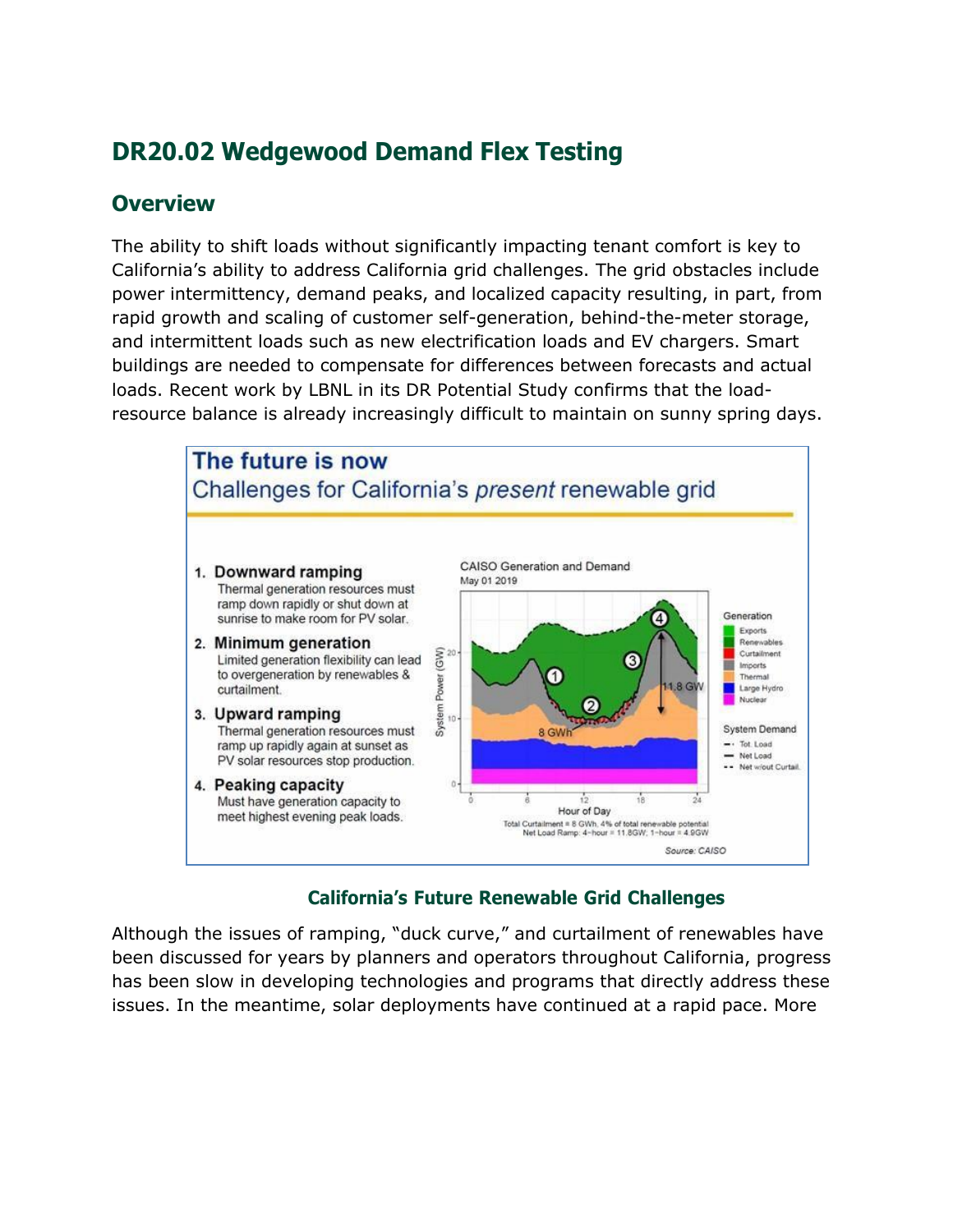and more customers are adding both solar and storage "behind-the-meter", in efforts to manage their energy costs and ensure reliability in an uncertain energy future.

At the same time, the combination of behind-the-meter distributed energy resources (DER) and advanced system controls have been shown to be intelligently controlled to better manage customer loads to participate in traditional load shed programs, or to conform to emerging time-of-use rates and other emerging energy pricing signals. For example, there are current software systems designed to use predictive algorithms that optimize loads based on predicted and actual weather and solar generation. These systems, as graphically represented below, are thus able to manage customer loads in concert with the needs of both the grid and the customer's operations.



#### **Intelligent Load Balancing Software Illustration**

The Wedgewood Demand Flex Testing Project evaluated the energy and nonenergy impacts and benefits of using an innovative load management software platform. The project evaluated the use of Extensible Energy's DemandEx™ load management software to manage electricity demand in an office building by controlling the HVAC systems in coordination with local solar power generation. DemandEx is designed to reduce a customer's electricity costs by reducing demand peaks and by shifting energy use from more costly demand periods to less costly periods. This is done through strategies such as shifting energy use from periods of low solar generation and high demand to periods where solar is generating power.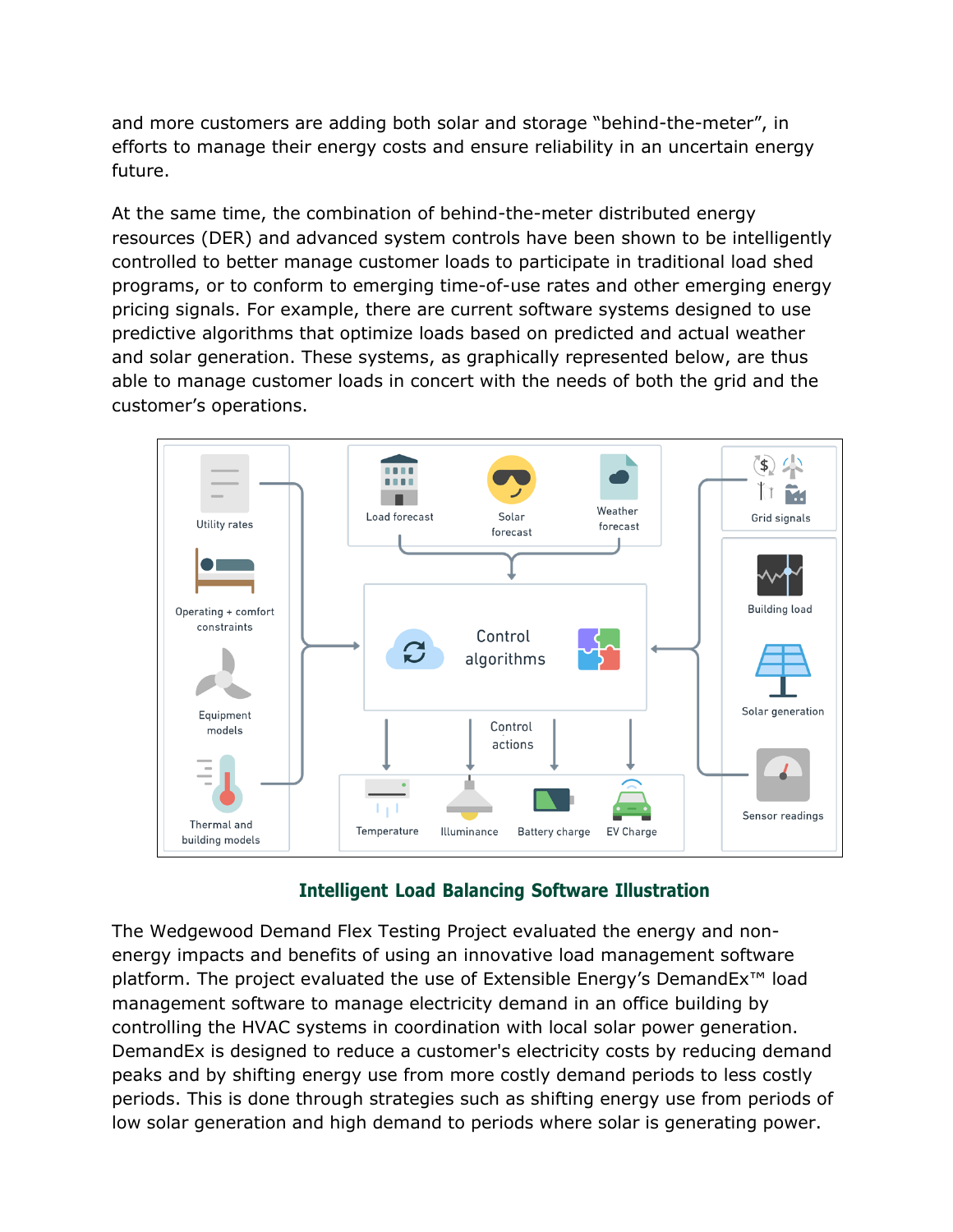Although the software can control a variety of categories of equipment, the evaluation focused only on its ability to control HVAC, as HVAC constitutes a significant portion of the controllable load and is the main driver of demand peaks in office buildings.

The study was conducted at an 83,000-square feet commercial office building located in Redondo Beach, California. The facility has two floors with occupancy capability for over 500 employees working across nine different businesses. The project was kicked off in March 2020 and completed in April 2021. During the project, the occupancy was reduced by 50%-67% due to theCOVID-19 pandemic. The site has a 625-kW solar PV system installed on its rooftop and on top of carport canopies in the parking lot. Major end-use energy consumers at the facility are heating ventilation and air conditioning (HVAC) equipment, electric vehicle (EV) charging stations, lighting systems, and other miscellaneous loads.

The Wedgewood campus has a combination of factors that are favorable for electric load optimization techniques and demand response capability, as follows:

- Solar PV production accounts for a sizeable portion of the facility's total energy usage due to the size of the system.
- The facility is on TOU rate structure TOU-GS-3 Option E (previously TOU-GS-3 Option R) allowing for shift opportunities.
- Fixed operating schedules provide an opportunity for time-based optimization, reducing variability in the machine learning algorithm.
- System Demand Response capability is fast and flexible and can increase or decrease power many times each day relatively quickly.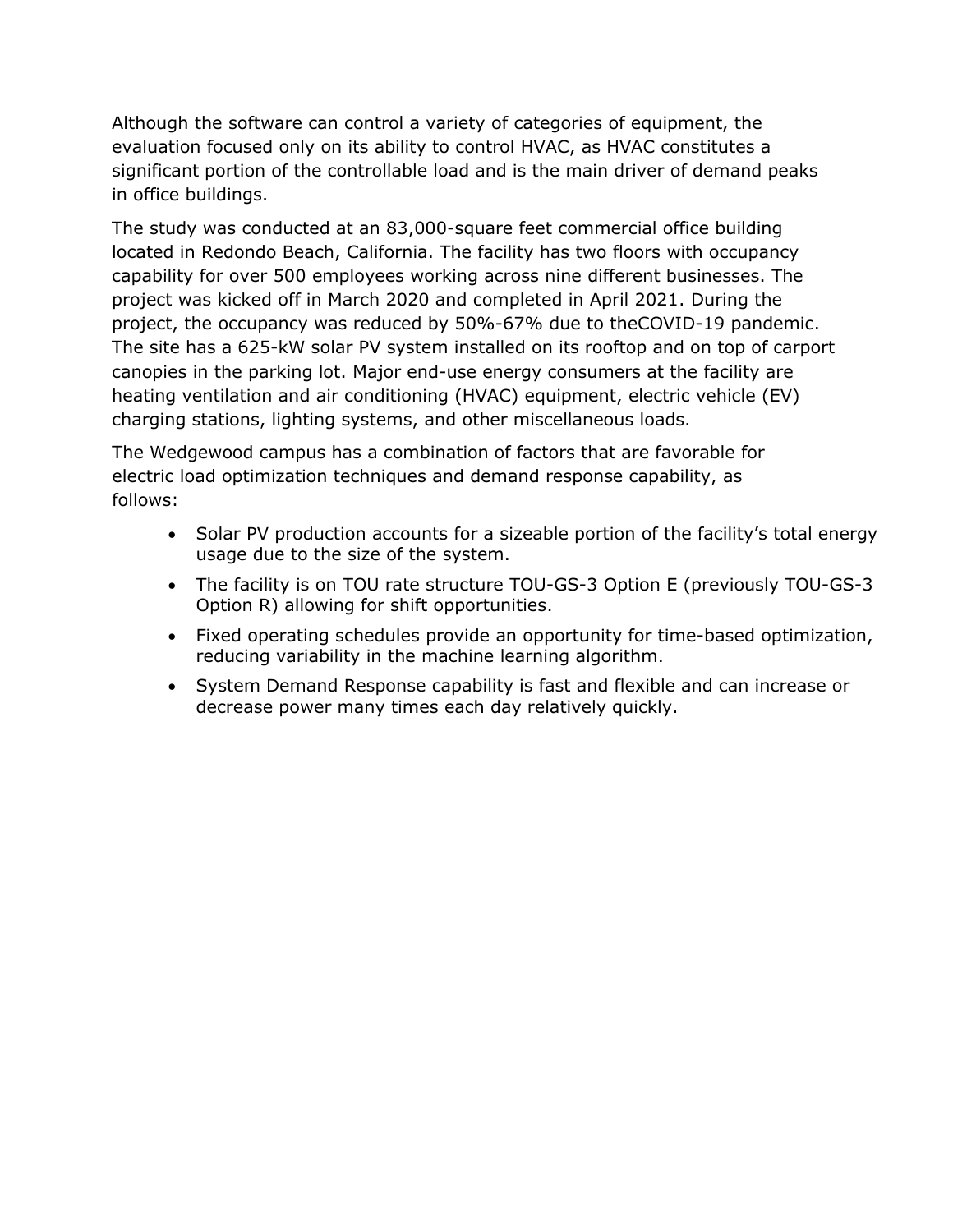

#### **Wedgewood Building Demonstration Site**

In a phased approach, the Wedgewood Demand Flex study developed a set of research hypotheses which evaluated the ability of the software to modify the Wedgewood HVAC operations in two ways, shown below, to support current and future California and SCE DR programs and load management initiatives:

- 1. Load Shift Hypothesis: First, can the software effectively reduce the customer's HVAC-related demand charges by between 10% and 25%, without negatively impacting building tenant comfort, by shifting operations and increasing loads during SCE's non-peak TOU periods, and reducing loads during peak periods?
- 2. Load Shed Hypothesis: Second, by driving a deeper level of HVAC setback than under normal operating conditions, can the software enable two to four hours of load shift of at least 20% of wholebuilding load in response to simulated day-ahead, hour-ahead, and 15 minutes-ahead load curtailment signals from SCE?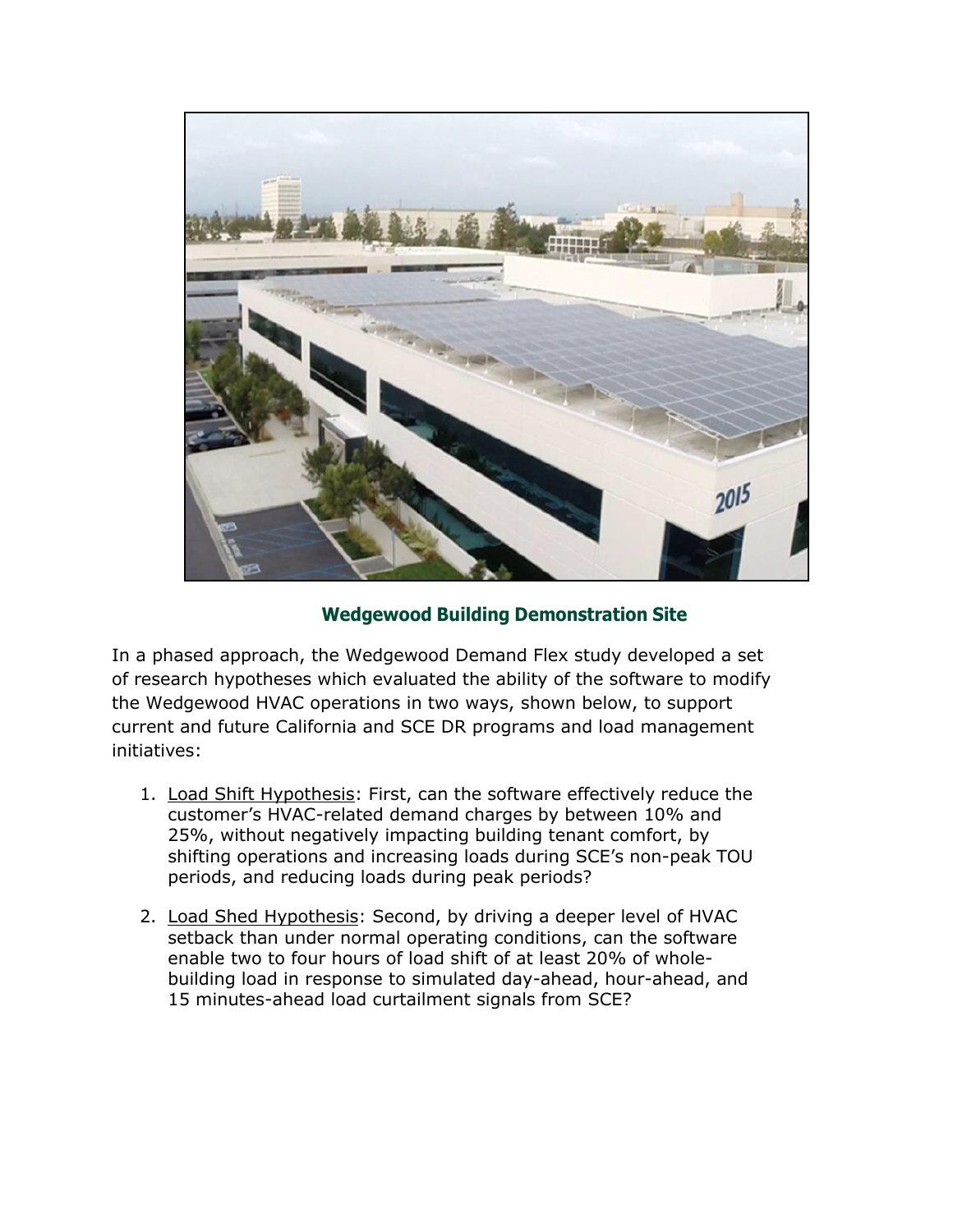The intelligent software system is designed to reduce a customer's peak demand by shifting energy use from more costly demand periods to periods when the building's solar PV panels are generating power, using its algorithm based on forecasted and actual weather conditions. Under this scenario, and the customer's current rate schedule (TOU-GS-3-E), the software is expected to reduce customer demand costs between 10% to 25%, while minimally impacting tenant comfort. The team examined the M&V (Measurement and Verification) results of the reduced customer demand and costs by shifting energy use from more costly demand periods to periods where the building's solar is predicted to be generating power, based on predicted and actual weather conditions.

The project was funded under the EM&T Technology Assessments and Technology Transfer investment categories, as there are elements of both research goals in this study. The Technology Assessments category assesses and reviews the performance of DR-enabling technologies through lab and field tests and demonstrations designed to verify or enable DR technical capabilities. The Technology Transfer category advances DR-enabling technologies to the next step in the adoption process by raising awareness, developing capabilities, and informing stakeholders during the early stages of emerging technology development for potential DR program and product offerings.

# **Collaboration**

The EM&T program team engaged Alternative Energy Systems Consulting (AESC), Incorporated as the lead contractor, and Extensible Energy provided the DR management software platform by working with the Wedgewood facility team for system integration. SCE also shared the scope of this work with its partners within the ETCC and other research organizations to provide advisory services and technical review. While the building owner at Wedgewood is conducting an equipment upgrade at this facility and leveraging energy efficiency funding, no DR co-funding or cost-sharing with other utilities, private industry, or other third-party groups for this project was requested or received.

## **Results/Status**

This project demonstrated that significant demand reductions can be achieved during peak demand hours through a simple control software installation with no changes to building operations. These results also showed that the control software successfully achieved the Load Shift and Load Shed hypotheses targets (repeated below for reference):

• Load Shift Hypothesis: First, can the software effectively reduce the customer's HVAC-related demand charges by between 10% and 25%, without negatively impacting building tenant comfort, by shifting operations and increasing loads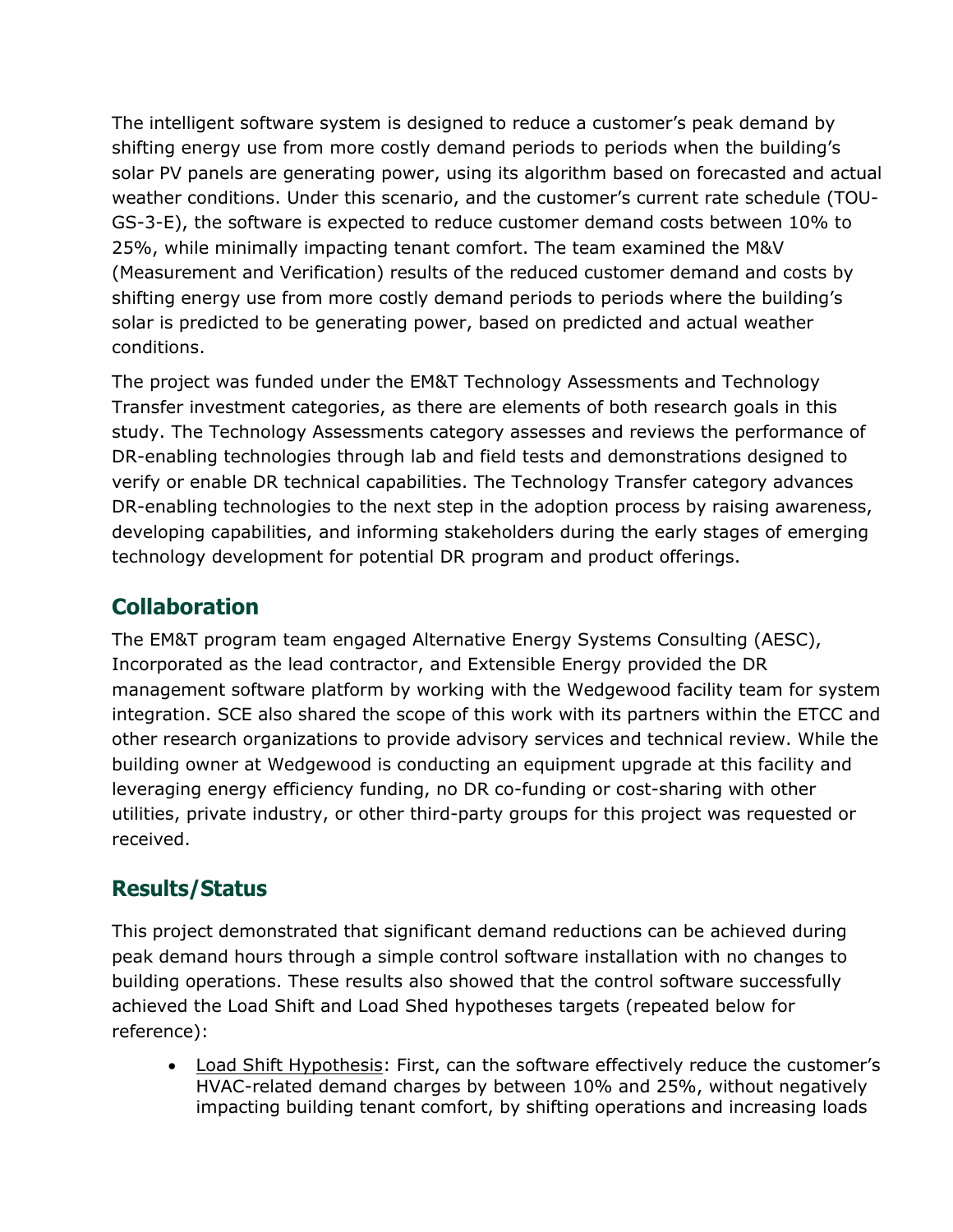during SCE's non-peak (Mid- and Off-peak) TOU periods, and reducing loads during peak periods?

• Load Shed Hypothesis**:** Second, by driving a deeper level of HVAC setback than under normal operating conditions, can the software enable two to four hours of load shift of at least 20% of whole-building load in response to simulated day-ahead, hour ahead, and 15 minutes ahead load curtailment signals from SCE?

DemandEx changes the operation of the building by sending control signals to the equipment in the building that, in turn, adjusts energy use. At Wedgewood, this was accomplished by sending control signals via the gateway computer to the HVAC control system which then changed the temperature setpoints in individual zones. DemandEx maintained temperatures within a comfort range based on the existing temperature ranges that were already configured in the building management system.

Control tests were run on alternating controlled and uncontrolled days. By alternating control days, multiple days with similar characteristics were captured, such as similar temperature ranges. On controlled days, setpoints were changed to shift demand out of the early morning peak period as well as out of the late afternoon / early evening peaks. On uncontrolled days, the system operated as it did before, without DemandEx control. Weekend days were reserved for tests or left uncontrolled and were not part of the analyses. From a DR perspective, these alternating day tests can be considered dayahead tests, simulating a situation where the utility called for a reduction in demand on the following day.

The figure below shows daily maximum demand for controlled and uncontrolled days during the months of October 2020 and November 2020 (testing period). The data demonstrated that the technology was able to reduce the facility demand when daily maximum outdoor air temperature (OAT) exceeded 75<sup>°</sup>F, as shown by the regression lines in the figure below.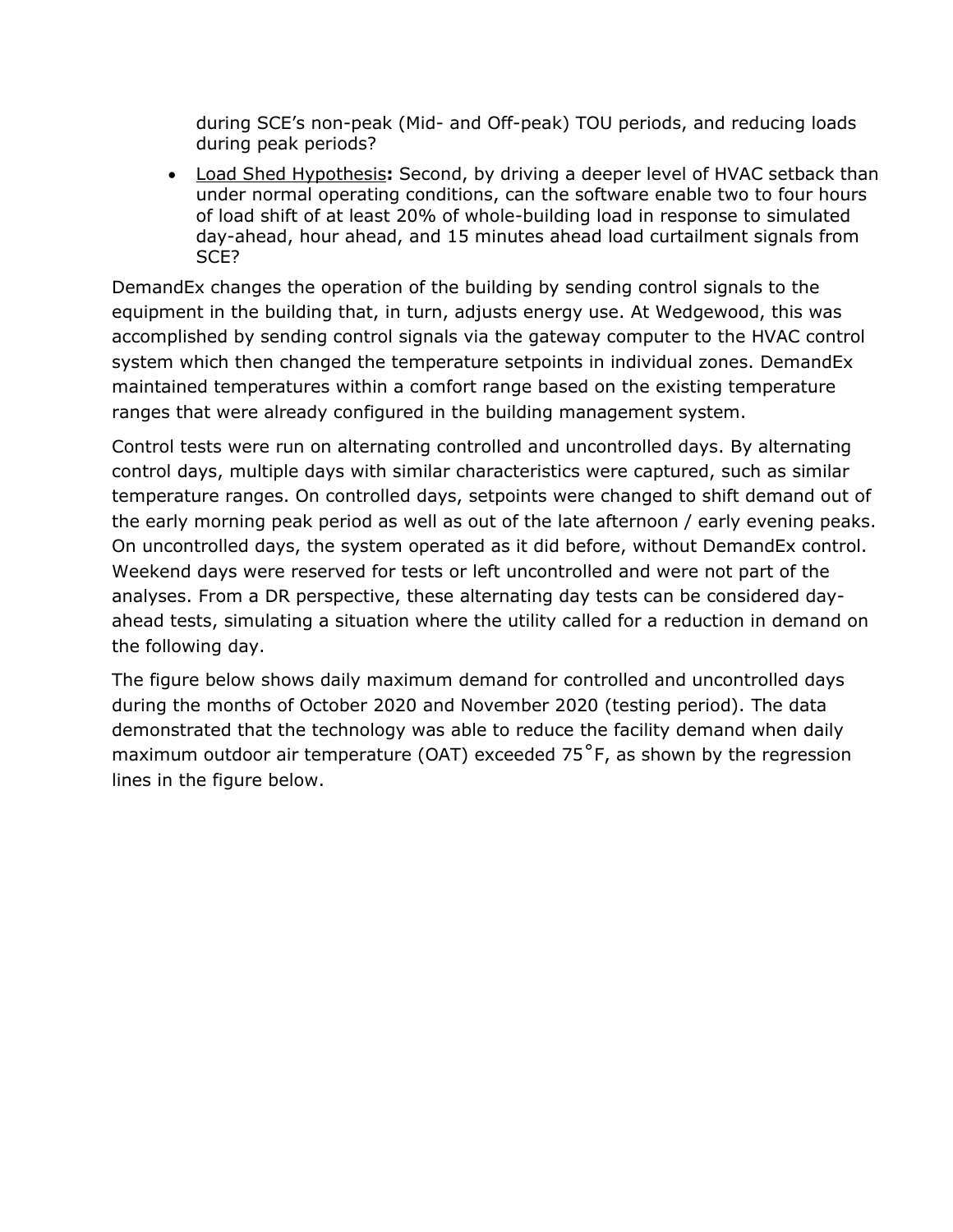

As shown in the figure below, the project demonstrated that significant demand reductions can be achieved during peak demand times through load shift. Demand was reduced 15.5% on warmer days when cooling was needed, with reductions of 28% in the morning and 13% in the evening. In addition, the control software was able to reduce energy consumption in the evening hours by 19%, while compensating with increased energy consumption in the afternoon when there is substantial renewable solar generation. Additionally, the system was able to shed load of approximately 14% compared to the maximum observed peak demand for the one-hour DR test.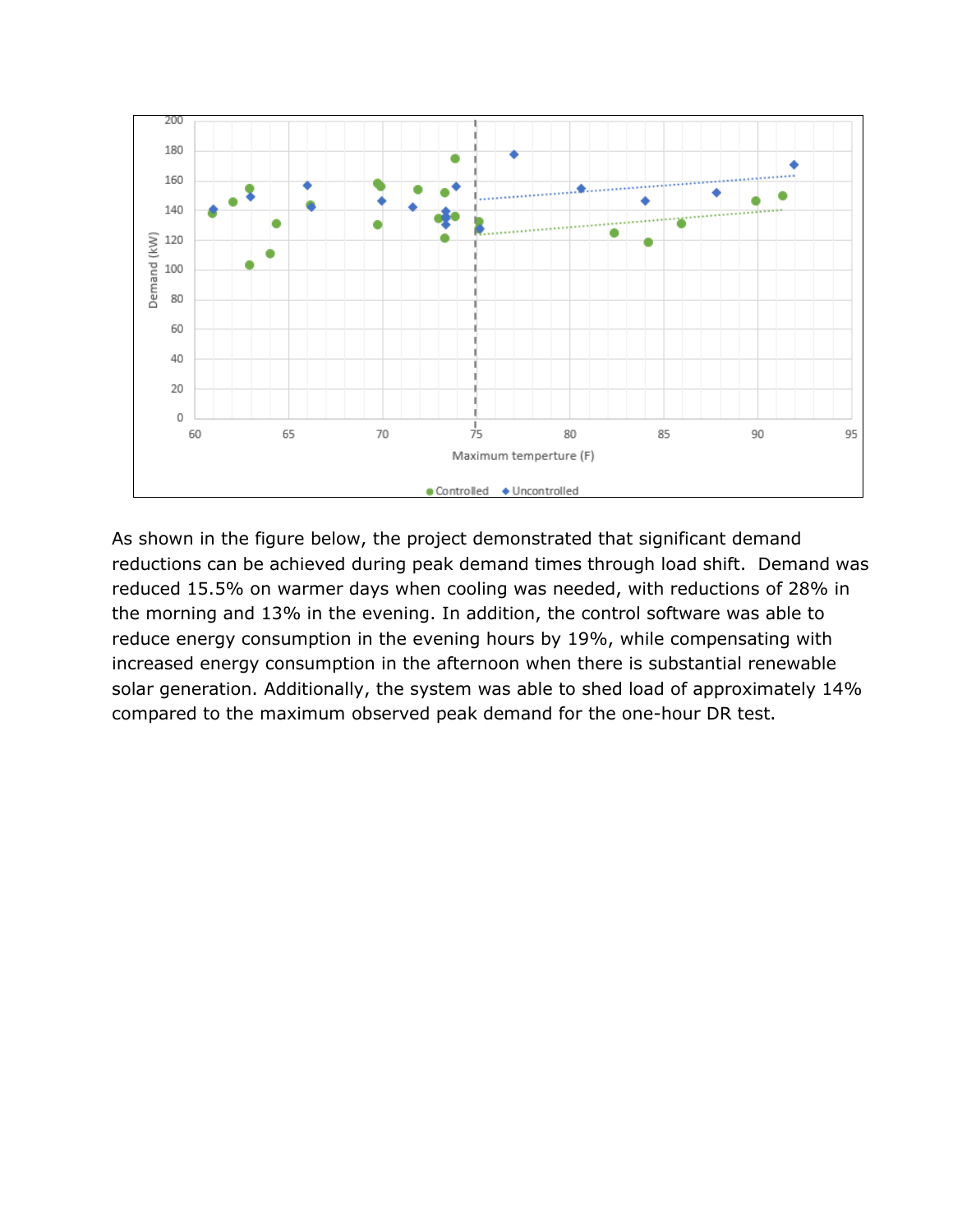

The results showed that the control software reduced demand by 15.5% overall without negatively impacting tenant comfort. The software also reduced energy consumption in the evening while increasing energy consumption in the afternoon by shifting loads to the Off-Peak hours. This could provide a significant demand shifting capability for utilities, if deployed at multiple sites. It also demonstrates the potential for significant direct savings to the customer, creating a win-win for the utility and customer. Further, the ability to shift demand from periods with less solar generation into periods with more solar generation should support the state's transition to renewable generation which results in reduced emissions. These effects were achieved in a region with mild climates and in a building with significant configuration issues. The team expects even greater effects in regions with hotter climates in California and elsewhere.

To evaluate load shed capabilities, the initial project approach was to designate several days during the control period and respond to a day-ahead, hour ahead, and 15 minute ahead simulated DR dispatch event notification. Based on limited control period, as a result of COVID-19 delays, the team elected to perform a single one-hour ahead test to demonstrate the system's overall DR capabilities. For load shed, alternating control schedules effectively simulated multiple day-ahead signals. In addition, evening energy consumption was reduced by 19% on average on warmer controlled days (when the maximum temperature was at least 75°F). The single hour-ahead test reduced demand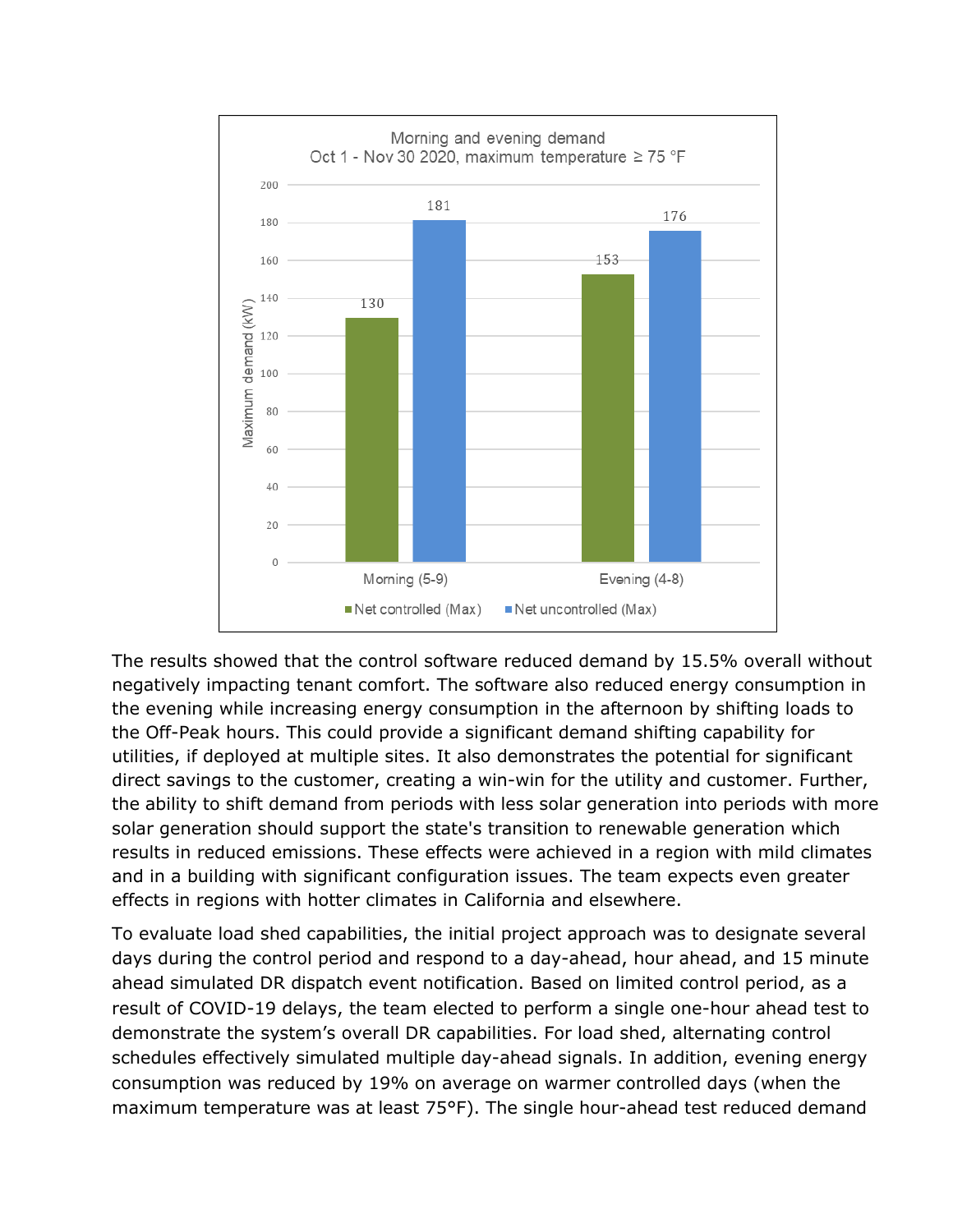by 14%. Due to practical challenges and schedule constraints, the project was not able to simulate a 15-minute ahead load curtailment signal. These savings were achieved even though the building had a significantly misconfigured HVAC control system.

During the calibration phase, it was discovered that the building's control systems had significant configuration issues that pre-dated the installation of the project's energy management system. Additional demand reductions should be possible if these configuration issues are corrected by Wedgewood's controls contractor. If corrected, a rough estimate of demand reductions of as much as 20-25% might be achievable. Some of the main lessons learned involved installation, network connectivity, and interactions with the building's equipment.

With respect to customer comfort, temperatures were maintained within existing scheduled ranges throughout the testing. During the control software implementation, customer contacts relayed that there was no impact on comfort. Additional efforts were made by SCE to ensure the customer understood the purpose of the tests and how to adjust temperatures, if needed, in coordination with the testing.

For installation of the eGauge data logger devices, the team involved the electrician who regularly provides services to the site. This helped provide a smooth interaction with the building personnel and ensured that the electrician was familiar with the building. AESC staff were on site for the initial site survey to identify equipment requirements and to assist in the installation. This contributed to successful installation of the data loggers.

Early involvement of IT staff is important. Each site has different network configurations. IT staff are needed to address security concerns and network configuration to ensure that the gateway and data loggers have the necessary network connectivity. The earlier the IT staff become involved, the more the installation is likely to proceed quickly.

Extensible Energy's staff studied the building carefully once connectivity was established. During this time, they communicated with the building's controls contractor, which helped to ensure access to the BAS and to understand how to interface with it. Eventually, they discovered significant, though previously unknown, misconfigurations in the building's controls. They also discovered that some control points — which had appeared to be exposed  $-$  were in fact inaccessible. A list of issues to check at a new site should incorporate validation of the equipment's operation and access to necessary control points. The earlier these issues are identified, the more time there will be to address them or work around them.

The rate schedule can have a significant impact on the potential savings and grid impacts from load flexibility. Wedgewood is on the GS-3-TOU Option R tariff. This rate schedule has high energy costs in the middle of the day, precisely when solar generation is at a maximum. The cost of energy drops in the evening on GS-3-TOU Option R, when solar generation is reduced and generation sources with higher marginal costs and emissions account for a larger portion of the energy mix on the grid. GS-3-TOU Option R